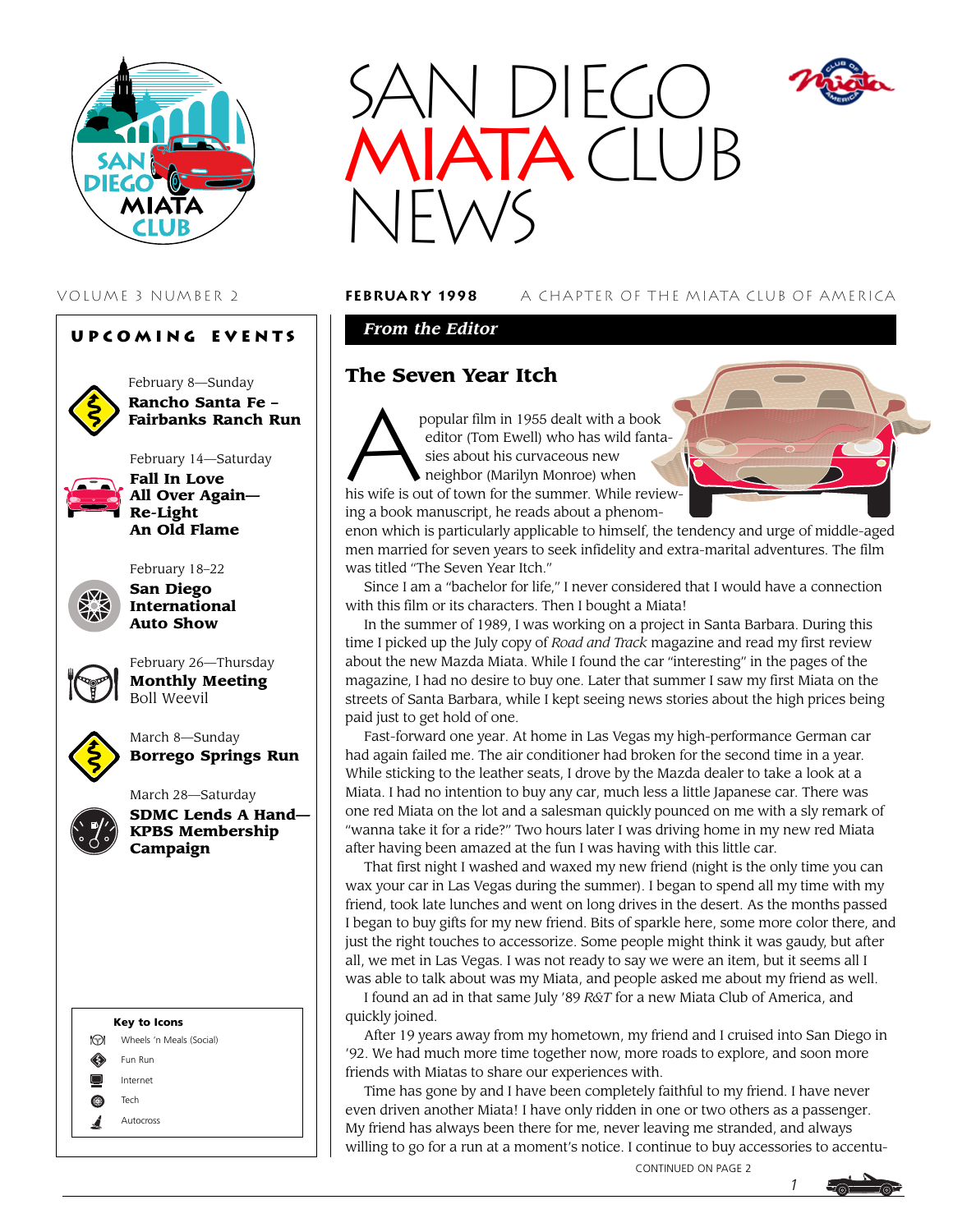#### From the Editor CONTINUED FROM PAGE 1

ate the personality of my long time companion. As a matter of fact, we have been together for just over seven years— Uh, oh!

The hoopla over the new 1999 Miata has been going on for a few months now. I was lucky enough to see one of the pre-production cars a while back. I knew instantly that there were some desirable changes made to the new car, but I was not smitten by the external styling. Steadfastly I have maintained that the new car just doesn't have the same classic style that our cars have. Sure it has lots of new shapely curves and bulges here and there, but those headlamps! Suddenly, I started thinking of Marilyn standing over the subway grate....

There are creaks and groans now that didn't exist seven years ago, and some of them are in my Miata. The interior is a bit worn, the paint has more dents and scratches than I like to think about. I need to do the brakes again. There are 105,000 plus miles on the odometer. If I hit the lottery, would I just go get a new '99? Now I started to feel like the book editor, fantasizing about a hot new relationship.

February is here, and that means Valentine's Day. I have never given my

#### **Autocross at the Murph**

 The following autocross events will take place in the "Qualcomm Stadium at the Jack Murphy Sports Complex" parking lot.

John Godden (619) 538-6165

friend a valentine, but I am starting to feel guilty. Reading the reviews about the increased power in the new Miata has piqued some interest. The interior is much improved over the original. I found out that my VOODOO knob and brake grip will fit the new car. Does thinking about a new Miata mean I have been unfaithful to my friend? I really haven't done anything. Sure I sat in a new car, but that's just looking, right? It's not like I have actually driven one.

Saturday, the  $14<sup>th</sup>$ , is Valentine's Day. We now know we will be able to see a real live '99 Miata that day at the SAN DIEGO AUTO MUSEUM. Will I go? Most likely. But how can I enjoy myself when my friend will be there, watching?

In the end, the book editor realizes what is truly important to him and runs off to be with his wife. Will I come to the same realization? My friend is patiently waiting for me to answer, always willing to take me where I need to go, and to have fun. Seven years really isn't so long together. We surely have that many ahead of us, hopefully. I really couldn't afford to buy a new Miata.

I just wonder if they'll let me take a test drive?

—ANTHONY WILDE

#### **Socalm event**

#### **Malibu–Santa Monica Mountains Run**

Date: Saturday, February 7

Time: 9:30 a.m.

Place: The parking lot behind Cisco's on Westlake Blvd. and Townsgate in Thousand Oaks.

Run Leader: Jim Tipton

Directions: From 101, east bound— Westlake Blvd. exit, and make a right. Townsgate will be the first light, take a right then an immediate left onto Wild Rose (the first street). You will see the parking lot on your left.

From west bound on the 101 get off on Westlake Blvd. and make a left. Townsgate will be the second light, turn right then left onto Wild Rose.

#### SOCALM Contacts:

President— K. Zack Broadbent (714) 525-9065, racerzack@aol.com Club E-mail list: socalm@avatar.com San Diego County Vice President— Art Hamilton (619) 262-1565, AHamil1531@aol.com

#### **Board of Directors**

President MARK BOOTH (619) 670-3789 markb@adnc.com

Vice President RAINER MUELLER (760) 439-0067 rainer@thegrid.net

Secretary/Events Coordinator NATALIA RISSOLO (619) 287-7582 street@inetworld.net

Treasurer TONY BEECHER (619) 549-6660 beecher@bigfoot.com

Membership VOODOO BOB KRUEGER (619) 486-4711 voodoo@miata.net

**Autocross** RAINER MUELLER (760) 439-0067 rainer@thegrid.net

Club E-mail Postmaster

CINDY PALOMA (619) 534-0969 owner-sd-miata@cs.ucsd.edu

Webmaster ROBERT "JTBOB" HOLLAND (619) 549-4011 robert@caliban.ucsd.edu

Newsletter

Editor ANTHONY "NEVADABOB" WILDE (619) 693-8095 NevadaBob@miata.net Design and Layout TOM & STEPHANIE GOULD (619) 298-8605 stef@miata.net

#### **Notices**

THE SAN DIEGO MIATA CLUB is an official chapter of the MIATA CLUB OF AMERICA. We are a nonprofit organization whose purpose is to promote the enjoyment of —and enthusiasm for— the Mazda Miata.

*SAN DIEGO MIATA CLUB NEWS* is the monthly newsletter of the SAN DIEGO MIATA CLUB. Use of articles or stories by other MCA chapters is hereby granted, provided proper credit is given.

**Submissions to the newsletter** are welcomed and encouraged. Did you just add a new accessory to your Miata? How about writing a review and submitting it to the newsletter? Where possible, please send your electronic submissions to the newsletter editor, Anthony Wilde (NevadaBob@miata.net). Submissions can also be faxed to the club's dedicated phone line or mailed to the club's post office box. Submission deadline is the 15<sup>th</sup> of each month.

**Internet:** The SAN DIEGO MIATA CLUB has established a dedicated World Wide Web Home Page at http://mmdshare.ucsd.edu/sdmc.html. The club has also established a members-only electronic mail list for those members with E-mail capability.

Dedicated 24-hour voice/fax phone line: (619) 670-7948

**SAN DIEGO MIATA CLUB** P.O. Box 2286 Spring Valley, CA 91979-2286

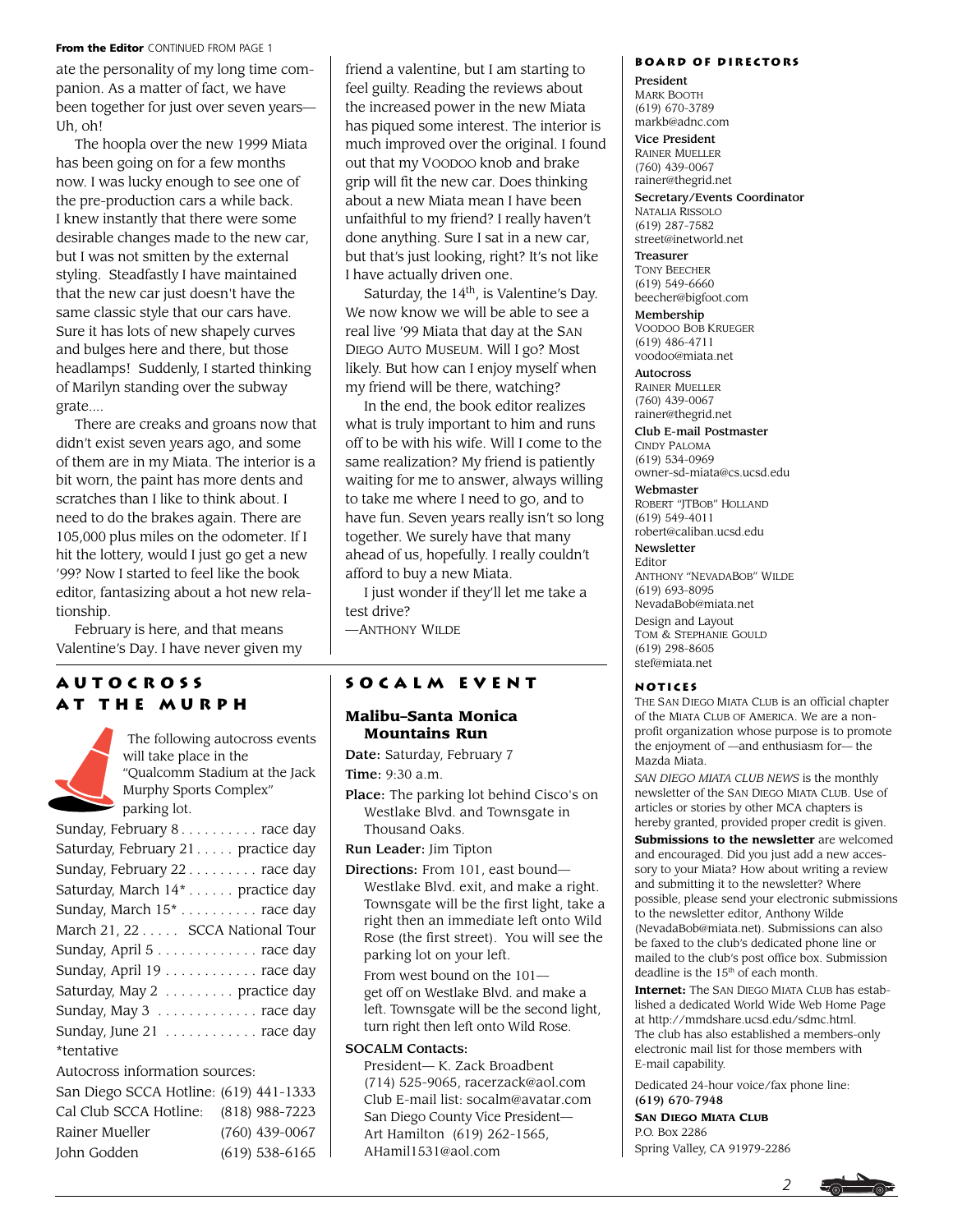#### **Rancho Santa Fe – Fairbanks Ranch Fun Run**

Date: Sunday, February 8

Time: 9:30 a.m.

- Place: McDonald's parking lot, I-805 at the Sorrento Valley/Mira Mesa Blvd. off ramp. (North-east of the ramp.)
- Run Leader: Jack Monaco (619) 239-2699 E-mail: monaco@home.com

Break out your scarves, stingy-brimmed snap caps, deerskin driving gloves and shades for Sunday, February 8 promises to be a glorious top-down drive through the "ranch" as it is known to locals. Here's an opportunity to take a leisurely tour along the tree lined thoroughfares that wind through this high-rent district.

Lots of twists and turns with breathtaking panoramas of opulent homes and grand ranchos around each bend in the road. Our host, Jack Monaco, promises to set a slow pace to allow for maximum sightseeing.

*Caution:* Watch out for equestrians and pedestrians along the route.

This event is guaranteed to be a leisurely romp for an early Sunday morning, ending with a casual lunch stop at Oscar's on Encinitas Boulevard. Oscar's General Manager, Victoria Scott, will welcome us with special VIP cards and discounts. After lunch Jack will lead anyone interested in heading south (to the autocross) along the coast through Torrey Pines and along the beaches of La Jolla, Pacific Beach and Mission Bay.

### **Fall In Love All Over Again— Re-Light an Old Flame**

1999 MIATA PREVIEW

Date: Saturday, February 14

Time: 9:30 a.m. – doors open 10:00 a.m. Place: San Diego Automotive Museum

Balboa Park (619) 231-2886

Contact: Mark Booth (619) 670-3789 E-mail: markb@adnc.com

Jim Jordan (Mazda District Sales Manager) and Mazda, with the help of SDMC Member Woody Woodhouse (liaison to the San Diego Automotive Museum), have arranged to have TWO 1999 Miatas on display at the Museum for all members to see and enjoy! This event precedes the San Diego International Auto show by four days! (These same two '99 Miatas will go on to be shown at the show.) What a treat! A nice advance showing of the new Miata set in the elegant surroundings of the San Diego Automotive Museum!

Jim has arranged for a RED and SILVER Miata to be on display. One car will be inside the Museum, the other outside. Paid admission to the Museum will be required to see the Miata inside. However, Mazda has graciously offered to pay the admission for the first 200 SAN DIEGO MIATA CLUB members in attendance! After that, admission will be \$3 for members and \$6 for non-members. *You must have your valid SDMC membership card with you to receive free or reduced-price admission!*

*Important:* All Southern California Miata enthusiasts are being invited to attend as well. San Diego Chapter members will get first crack at the 200 *free* admissions (it's our show, that's only fair). After that, MCA members or members of other chapters will get to take advantage of the "free" admissions (up to the 200 total). Members are STRONGLY urged to arrive early to take advantage of Mazda's generosity and to get a good parking spot. Parking in front of the Museum fills up fast. Please be on-time!

### **Tech Day— Supercharger Installation**

Dates: February 14–16 Beau will be installing his Autorotor supercharger. If anyone wants to observe and/or help just let him know at least a couple days in advance. Contact: Beau Randall (619) 677-9948 E-mail: bjrandal@ucsd.edu The work will be done at 3026 Garboso St., Carlsbad, CA 92009

#### **San Diego International Auto Show**

Dates: February 18–22

Times: Various

- Place: San Diego Convention Center 111 W. Harbor Drive, San Diego
- Contact: Mark Booth (619) 670-3789 E-mail: markb@adnc.com Mazda has asked the club to provide some volunteers to "work" their booth at the show. Participation is limited. See Mark's President's Message for details

## **Meeting**

Date: Thursday, February 26

Time: 6:00 p.m.

(on page 9).

Place: Boll Weevil, 9330 Clairemont Mesa Blvd. (At Ruffin Road) San Diego (619) 571-6225

Always popular! Come and join the fun!

### **Upcoming National and Regional EVENTS**

April, 1998

Ladies-Only Autocross School Watch this space for exact date.

#### May 22–25, 1998 "Moon Over Miata" Golden Gate Getaway '98

Pleasanton Hilton in Pleasanton, CA Hosted by: BAMA Room rate: \$73.00 per night Registration: \$195 per couple, \$165 solo Friday Night Wine & Pasta Dinner, Awards Banquet, Monday Breakfast, Photo Rallye, Autocross, Funkhana, Fun Run and lots of vendors. Also special Saturday Night Dinner Extravaganza: "Evening at Blackhawk" Behring Auto Museum (the finest attire is encouraged) Contact Ken at (510) 484-4174 or E-mail at ken@cdec.com.

June 30–July 3, 1998

#### "Miata Mountain Madness" '98 National Event

Split Rock Lodge in the Poconos Hosted by: Delaware Valley Miata Club

#### July 16–19, 1998

Moss Motors 50<sup>th</sup> Anniversary Festival Flag Is Up Farms, Santa Inez Valley Free, if you arrive in a Miata or a British sports car! (800) 472-9445 Ralleys, Funkana, Hayrides, Jackson Racing DynoJet, Bar-B-Q, Karaoke night, Tours through Moss Motors in Goleta, lots of shopping and prizes

#### August 14–16, 1998

25th Annual Monterey Historic Races

Laguna Seca Raceway, Monterey, CA In celebration of their fiftieth anniversary, Porsche will be the featured marque. If tradition holds, Mazda and Barbara Beach will make Saturday a very special Miata-day. Details to come. Meanwhile, make your room reservations *now* for this popular event.

September 18–20, 1998 "Rock Around the Clock" 9th Annual Gold Rush

Sheraton Hotel, Rancho Cordova, CA Hosted by: SAMOA Driving events, speakers, dinners, vendors and lots of fun! (916) 646-4435 or GoldRush98@aol.com Web: Miata.net/SAMOA

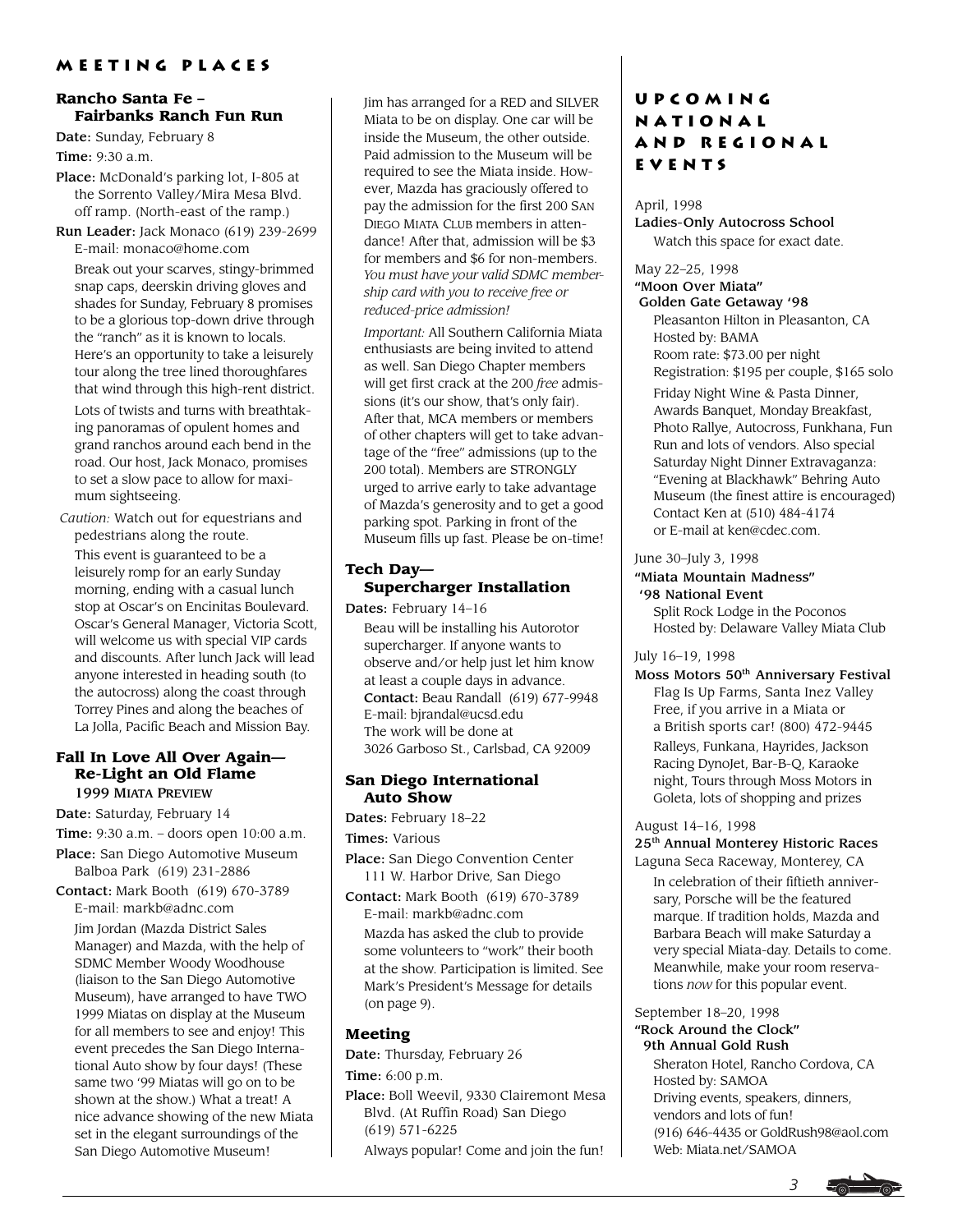# **Some Facts (and Opinions)**

**About Car Covers:**<br>
NA DIEGO MIATA CLUB men<br>
love their cars, and man<br>
plan to keep our little ro<br>
for a long, long time. Bu AN DIEGO MIATA CLUB members love their cars, and many of us plan to keep our little roadsters for a long, long time. But, alas, all things exposed to the elements wear out...including paint, rubber seals, and other external car components. What to do? Have you thought about a car cover?

Among the most damaging aspects of Mother Nature's environment is the



high-frequency component of sunlight known as ultraviolet (UV) radiation. Much of the sun's UV is, thank-

fully, screened out by the ozone in our upper atmosphere; but some sneaks through, and it's that small portion that causes everyday problems like sunburn and paint fade. A car cover forms an easy-to-use barrier between your car's paint and UV radiation. As a bonus, it also provides, to varying degrees depending on your choice of fabric, a barrier against dirt (meaning you won't have to wash and wax the car nearly as often, which in turn means you'll have more time for DRIVING), moisture, and prying eyes.

Buying a car cover can be a daunting exercise of free will. What type of fit do you want? Custom, semi-custom? For Miatas, I recommend a custom cover. You'll pay a bit more, but you'll be much more satisfied with the fit. Semi-custom covers are designed with the generic sedan shape in mind, and they leave a bit to be desired aesthetically when used on a Miata.

What color? Technalon comes in a choice of tan, blue, or grey; Sunbrella gives you a choice of SIX colors. In my opinion, although dark colors probably absorb more heat and may wear a bit faster, color is a purely personal choice.

And, most importantly, what fabric? Yes, there are a lot of fabrics to choose from, but having a little bit of background information on what each of them does best can simplify the process considerably. With that in mind, I offer the following...

#### **Multibond (Sentrex):**

Multibond is a light-duty version of Kimberly Clark's most popular fabric, Evolution (Technalon). Light duty means just

that...it is similar in structure to Evolution, but is three layers of bonded polypropylene rather than four. It has only a two-year warranty against deterioration from UV exposure, while both of the other Kimberly-Clark fabrics (Evolution and NOAH) have four-year warranties. All Kimberly-Clark fabrics are, in my opinion, over-warranted, so expect their real lifetimes with heavy outdoor use to be approximately half the warranty period. You'll still be "covered," of course, since the warranty is for full replacement of a sun-rotted cover, but you will have the hassle of the damaged cover depositing itself on the car and having to make a claim midway through the warranty period.

Good: It rolls up much more tightly than Evolution, although not as tightly as Ultralon. It's moderately water resistant, and it is the least expensive of all the decent car cover fabrics. This, combined with the fairly good warranty, makes it a good value for the car cover buyer who isn't overly demanding.

Bad: In addition to the durability weaknesses noted in the "bad" section of the Evolution IV commentary below, Multibond is EXTREMELY light and can be difficult to handle in a breeze... especially in semi-custom versions that do not have mirror pockets. It suffers from the same response to UV that Evolution does, in that it tends to deposit itself on the car as a dust that is not easily brushed off as extended exposure to sunlight begins to break it down. In the case of Multibond, this deterioration begins even sooner than it does with Evolution.

#### **Evolution IV (Technalon II)**

Evolution IV is the current version of this very popular fabric from Kimberly-Clark...while better than III, it is basically the same material, which is a four-layer bonded polypropylene fabric. The most meaningful difference between it and prior versions is that it has a much better warranty (four years) than the older fabric, but it's still Evolution (aka Technalon).

Good: It's very water-resistant. The current iteration has a 4-year replace– ment warranty. Due to its thickness, it offers some resistance to parking lot dings. Mid-priced, with lots of protection and warranty for the money— in other

words, good bang for the buck. Evolution is available in three colors (tan, blue, and grey) in custom patterns.

Bad: It folds up extremely large. Compressibility is miserable— possibly an important issue for owners of Miata trunks. It can be somewhat hard to deal with in a breeze— even a fairly mild one. The thing I like least about it is that it is not really a "fabric" at all but, rather, a hotpressed "bonded" synthetic. As a result, it isn't particularly sturdy. For example, if you clean an Evolution cover, you're best to wash it and let it dry on the car. Needless to say, washing the cover this way makes a mess of the car, and now you have to wash it too. Don't EVER put one of these covers in a heated clothes dryer or you'll regret it. Its structure is not intended to survive the rigors of dryer heat— it WILL melt. Although it can be machine-washed, repeated exposures to washing machines doesn't really do it any favors either. Also, your exhaust pipe will melt it if you let it touch the hot tip just after shutting the car down. But the worst thing about Evolution, in my opinion, is that it begins to chemically break down after about one-and-a-half to two years of heavy exposure to sunlight and starts leaving a filmy residue all over the car. This isn't something you can just brush off with a California Duster either. It needs to be wet-wiped or washed off. With Evolution IV, this is the time when you use that excellent warranty. Covercraft, the largest-volume manufacturer of car covers, replaces a sun-damaged cover that is under warranty with a new one for only the cost of shipping (about \$10 from San Diego).

*Note:* Although it is the thickest of the various car cover fabrics, and is, therefore, often picked by owners as the one best suited to protecting their cars from cats, our feline friends LOVE this fabric (odor?, texture?) and will tear it up mercilessly. Cat damage is NOT covered by the warranty. Never buy a cover to discourage cats from scratching your car. Find another way; car covers in general are not the best solution to this problem.

#### **NOAH**

NOAH is the newest bonded polypropylene fabric from Kimberly-Clark. Like Ultralon, it's middle micro-porous breathable film layer features pores that are the essence of the water barrier.

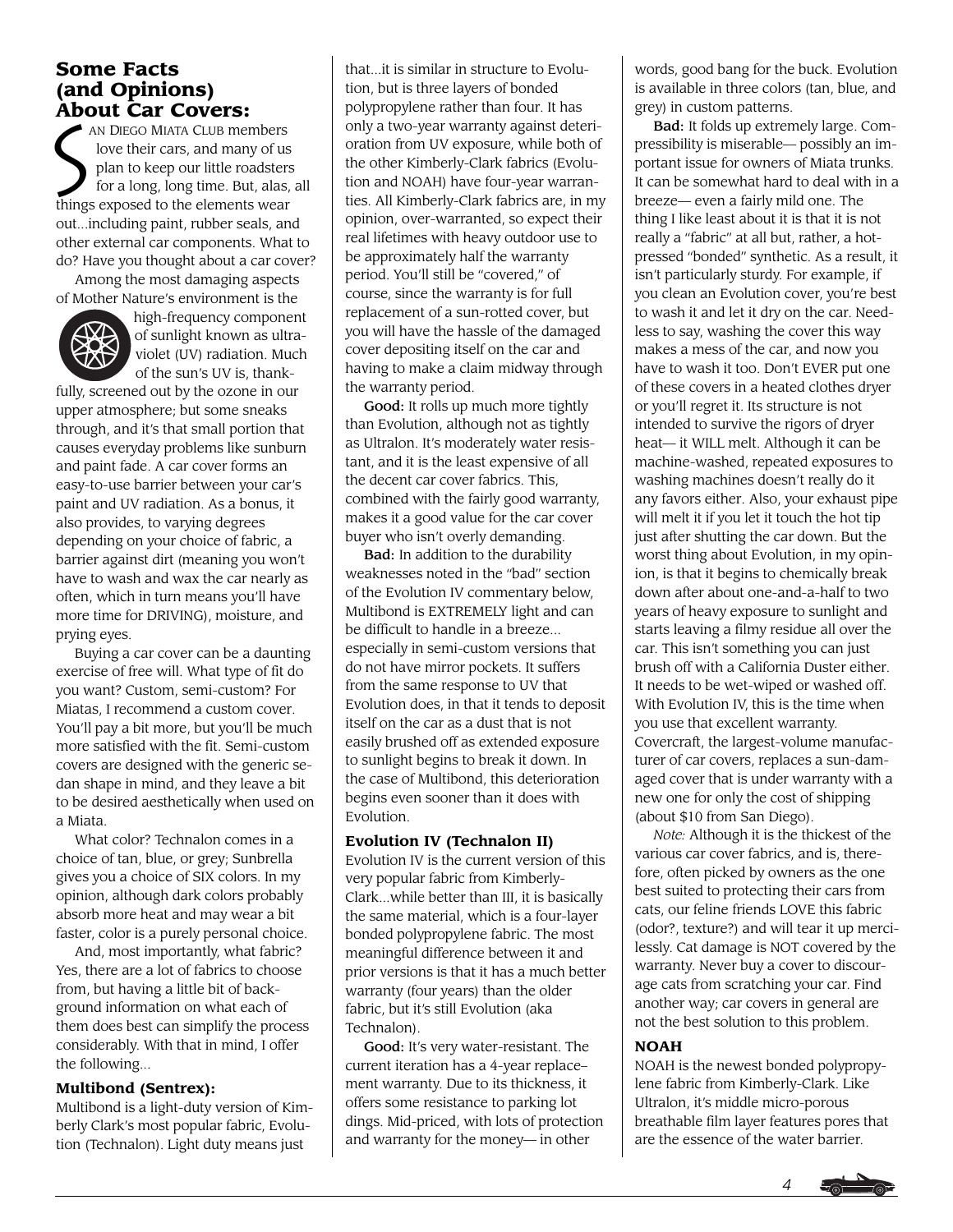Originally marketed as water-PROOF, it is generally considered to be the most water-resistant fabric currently available for car covers. Although the manufacturer has since backed away from the "-PROOF" statement, it's still better at keeping out water than anything else out there...apparently even Ultralon.

Good: Very, very water-resistant. Despite this water-resistance, NOAH still breathes a bit better than Ultralon. Usually, NOAH can be found at prices that are slightly less than Ultralon. Four-year manufacturer's warranty. Thinner than Evolution and, consequently, rolls up smaller, but not as small as Ultralon.

Bad: Like Multibond, NOAH is pretty light and can be difficult to handle in the wind. Being a bonded fabric, it is not as sturdy as woven fabrics, and should be handled and washed carefully (see Evolution IV commentary). Although the fabric is new enough to the market that no empirical longevity information is yet available, it's probably reasonable to assume that NOAH's response to ultraviolet exposure will be similar to Evolution's.

Want more actual-use information on NOAH covers? Talk to Rainer Mueller, who has one.

#### **Poly-Cotton (and the flannellined variant called Tan Flannel)**

A 65/35 blend of polyester and cotton, either lined or unlined, that is best suited to indoor storage of vehicles. Owners of restored show cars often pick the flannel-lined version, as it is very soft against the surface of the car. NEVER buy tan flannel cover for a convertible with a canvas top. The flannel will leave itself all over the canvas and you WON'T like the work involved to remove it. Tan flannel works well with vinyl convertible tops, however.

Good: It's heavy enough that it is relatively easy for one person to get on and off without dragging it in the dirt, even in a fairly stiff breeze. It folds up smaller than Evolution, but not all that small if flannel-lined. The lined ones are VERY gentle on the car. It is a true fabric and, consequently, may outlast Evolution covers (at least mine did) despite the underwhelming warranty coverage (1 year, prorated). Also, because it's a woven fabric, it can be machine washed and dried without being destroyed. Bear

in mind, however, that excessive dryer heat is death to the elastic used in the hem of any of the cover fabrics.

Bad: It isn't even a little bit water resistant. Although the unlined version rolls up very small, the flannel-lined variant is much less compressible than Ultralon. Being a fairly open weave, it accumulates dust and then lets it through to some extent; and the flannel lining will flock a bit on the car, causing you to have to use your California Duster on the car every time you take it off after you've used it for a while, providing you're as picky as I am. At least this is regular dust that comes off easily with California dusting, unlike the residue that Evolution leaves behind when it gets older.

#### **Ultralon**

Ultralon is a 3-layer fabric that consists of an outer layer of woven polyester, an inner layer of cotton flocking, and a layer of sandwiched acrylic foam which controls the entry of water through its pore size. In other words, it is very water-resistant but it still breathes. The film has pores which are large enough to allow water vapor to escape, but too small to allow water droplets or dust particles to pass through them. Ultralon is the one that I and a number of other club members have chosen for our most recent Miata covers, and so far we really like it. Ultralon comes with a two-year warranty from most vendors, but can be had with a three-year warranty from NORTH COAST TARPAULIN WORKS.

Good: It's a three-layer fabric (similar in concept to Gore-Tex) that is at least as water resistant as Evolution, probably more so, although slightly less so than NOAH. It is extremely compressible and folds up into a roll small enough that you can carry it with you even on long trips. It is very sturdy. It doesn't melt or burn in the face of exhaust tip heat, can be washed and dried (low heat) repeatedly, and appears to hold up extremely well with long term use until UV, as it does everything, finally gets it.

Bad: Like the Kimberly-Clark fabrics, it is fairly light and can be a bear to handle in the wind. It's more expensive than Evolution, NOAH, or poly-cotton. Early Ultralon covers did not last the full warranty term, but more recent ones seem to be holding up considerably better. Several club members have used their Ultralon covers heavily for just about three years now, and they are only now showing signs of UV degradation.

#### **Sunbrella**

Sunbrella is the king, the absolute topend, of car cover fabrics. An acrylic canvas similar to the fabric used for boat and sail covers, but softer for vehicle applications, Sunbrella is about as impervious to UV damage as a fabric can be. Featuring a five-year replacement warranty against sun deterioration, it lasts more like eight to ten years in actual application.

Good: Extremely sturdy, long-lived, and easy to handle in a wind. Opaque to sun and a tight enough weave to not pass dust, even though it's a woven fabric. Comes treated for water-resistance, and can be re-treated during the life of the fabric. Virtually indestructible in the face of the elements. Excellent warranty; even better real-life longevity. Even easier to handle in the wind than polycotton. Available in six colors.

Bad: EXPENSIVE— approximately twice the cost of Evolution (doesn't look as expensive when the initial cost is amortized over the life of the cover, however). Relatively heavy; could be considered hard to handle due to its weight by physically small users.

#### **The Others**

Tyvec and 100% cotton fabrics aren't, in my opinion, worth even the relatively small prices they command. Tyvec covers, despite advertisements to the contrary, don't breathe adequately, and both they and all-cotton covers are typically destroyed by the sun in a relatively short period of time.

If you have questions about car covers that this article doesn't answer, feel free to ask me at a Wheels 'n Meals or other event. I don't claim to know everything there is to know, but I am currently employed in the industry. And if you're in the market for a new cover, consider a visit to my employer, NORTH COAST TARPAULIN WORKS, at 1229 Morena Boulevard in San Diego. North Coast offers discounted pricing to the SAN DIEGO MIATA CLUB, so stop by and identify yourself as a club member for an especially good deal.

—VOODOO BOB KRUEGER

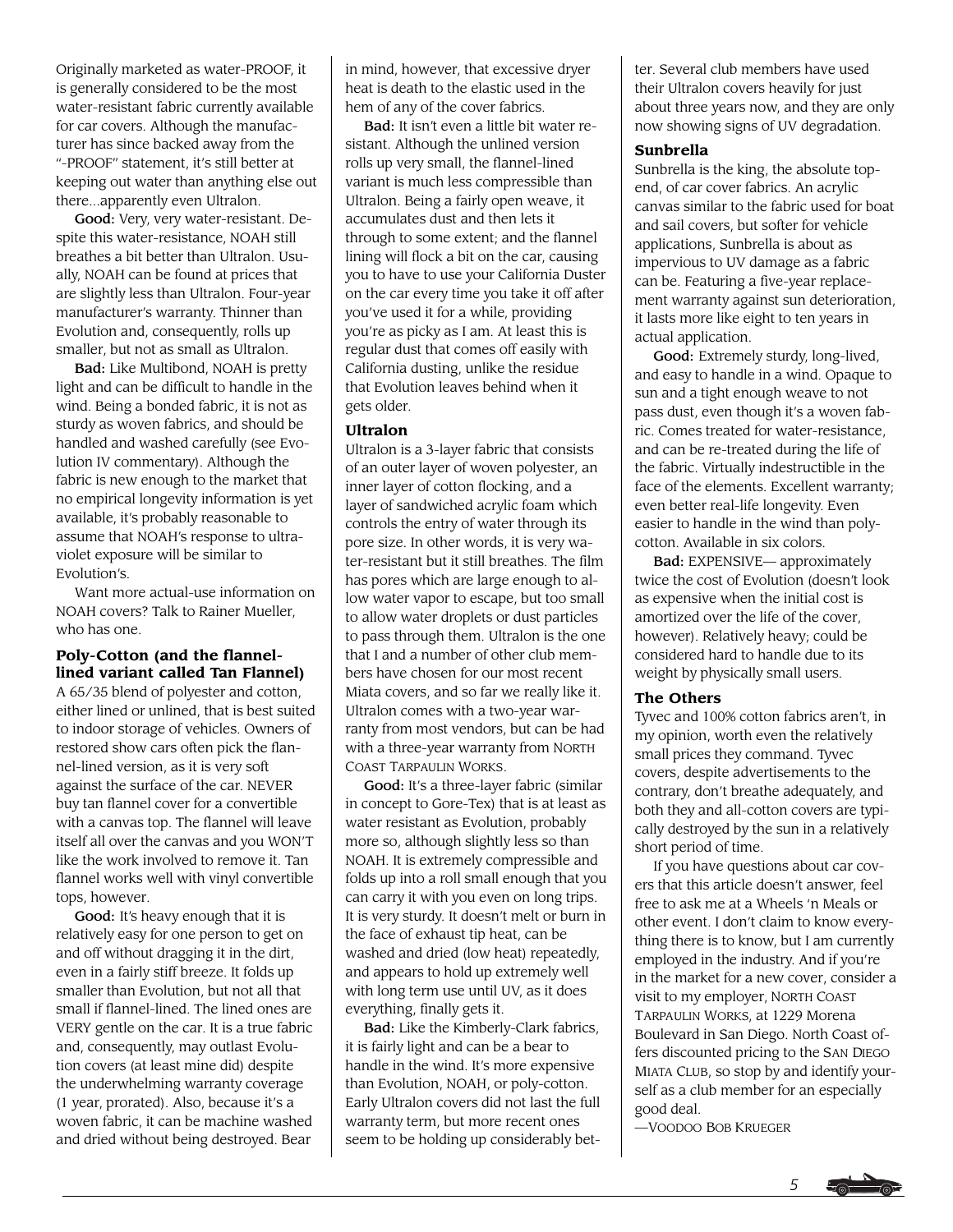### **Enthusiast Hangover Run**

Sunday, January 4, 1998



**SDMC members started the run with breakfast at the 101 Cafe in Oceanside.**

l Niño looked me in the eye, and El Niño blinked. After having my Malibu Enthusiast Run washed out by torrential rains, I was none too happy with the weather forecast for January 4, 1998 – rain, wind, cold temperatures, all thanks to El Niño. However, the morning skies had a big patch of cheerful blue, which encouraged a total of 27 Miata optimists to gather in San Juan Capistrano for the joint SOCALM/SDMC Enthusiast Hangover Run. Undaunted, we set off. E

We drove a leisurely pace along Orange County's infamous Ortega Highway, a road that has claimed so many lives that it is a double-fine zone for any traffic infraction. This wouldn't be a problem for Miata Enthusiasts, since we *never* speed or drive recklessly. Driving Northeast on Ortega is especially nice, as the views down the hillside into Lake Elsinore are spectacular.

We followed Grand Avenue and then turned inland along Clinton Keith Road towards Murrieta. We were soon in the middle of nowhere, driving through avocado groves toward De Luz Road.

De Luz Road is a twisty, sometimes rough, scenic way to get to Fallbrook, our mid-run stopping point. Some of the homes in this area are incredible, and at times the road is actually paved through some small running streams. This, along with rain the day before, meant that we were often driving through water.

We headed onward, but before we got to Fallbrook we took a detour along Daily Road to visit Ross Lake. Daily Road allowed us to connect with Sandia Creek Road, which has some very fun sections, prior to linking back to De Luz Road.

Thanks to SUE HINKLE for suggesting our rest stop in Fallbrook: a big parking lot with fast food restaurants. I had to call Callaway Winery—their phone system was being difficult— several times. When I did get through, I asked them what the weather in Temecula was



like— it was raining hard. I didn't get this information on the cell phone until *after* we had resumed the run, so I couldn't warn anyone to put up the top.

The group got pretty broken up along Mission towards I-5, so once we turned onto Old Highway 395 and had crossed I-15, we paused for everyone to catch up. Sadly, *one* car missed the turn— the sweep car. I want to thank MARY and TONY BEECHER for volunteering to go look for the CONNS. Unfortunately, they couldn't be found, so the Beechers became the new sweep car. It started to lightly sprinkle, but after a minute it stopped. The tops stayed down.

We turned off of Old Highway 395 onto Rainbow Valley Boulevard, following a mildly twisty route through



Rainbow towards Temecula. Passing Rainbow Road along Rainbow Valley Boulevard, we took Rainbow Canyon Road. Confused? John and Gerry Conn sure were, after figuring out where they went wrong at Old Highway 395.

Passing the end of Rainbow and getting a few more sporadic droplets of rain, we finally got into Temecula. From SR-79, we took several streets through nowheresville until we linked up with Rancho California Road. Callaway Winery was just 5 miles away, and while on Rancho California Road the light rain began to require regular use of the wipers.

We all pulled into Callaway and put up our tops. As everyone stood inside tasting wine, the rain poured. Our original goal had been to have lunch at Callaway's outdoor café—not an option. Thanks to Mr. Cool Guy (RAINER MUELLER) for recommending Oscar's. The rain even stopped while we drove to lunch!

I want to thank everyone for braving the potentially-bad weather and coming on my run. I had a great time, and from what I hear everyone else did, too. I will have an expanded version of this article at my web site (http://members.aol. com/racerzack/miata.htm). — K. ZACK BROADBENT

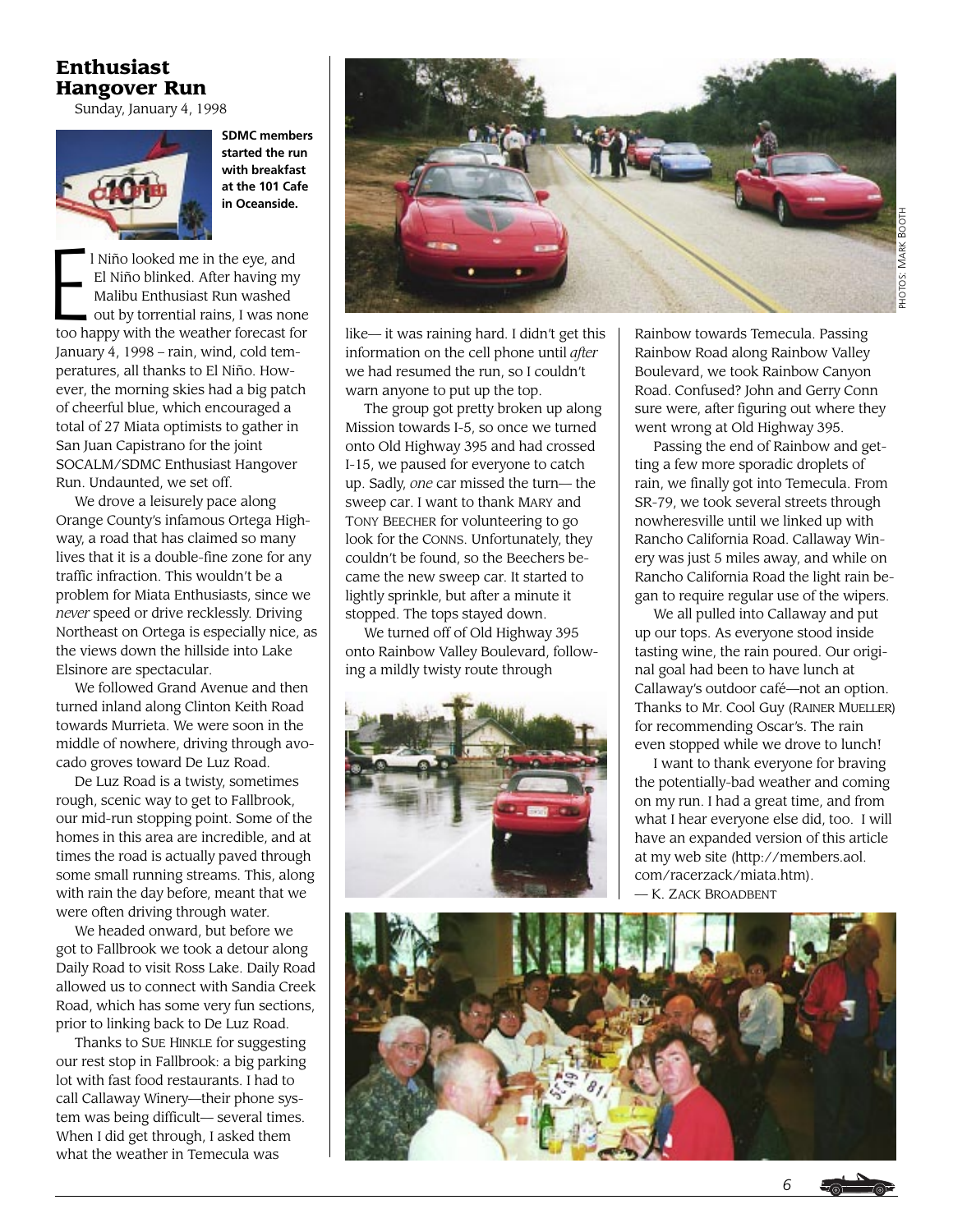### **How Far Back Is My Tail?**

Saturday, January 17, 1998

ell, my congratulations to all the participants of the run to Deer Park Winery and Car Museum— you all survived the run. It was overwhelming, to say the least! Seeing such a huge turnout for this run was amazing. I nearly fainted when MARK BOOTH came up to me and said "We've got 50 cars!" Good thing I didn't— the Paramedic unit wouldn't have been able to get into the parking lot of Jose's. Later, BARI HYDE told me there were 52 at Jose's Baja Grill. By anyone's count, there were a lot of cars there. Saturday, Ja

When I was estimating the turnout, I thought maybe 15-20 cars for about 25-30 people, MAX! At first, I was worried because the RSVP's came so slowly. So I recruited Jaime Villacorte, Ralph & Gracie Alder, Phyllis Wieter, and Brian Bousman (my friends from SOCALM) to come along. This way, at least I'd have *some* cars on my run.

What an understatement. I also knew a lot of you had to wait a really long time to eat breakfast and many who came just for the run had to wait for us to finish. I'm sorry, but who knew? Next time, I'll pick a place like Oscars, which got us in and out in a flash on ZACK BROAD-BENT'S "Hangover Run" on January 4th.

It is a scary thing to know that you're leading a 3-mile long group of Miatas. I was thinking "How many times am I going to have to queue up?" Going up Palomar Airport Road, I was debating "do I pass this slow truck and try to get 50 cars to pass it too, or what?" I finally decided to use it as a way to queue us up since Rainer had to go back to the restaurant to get his TEAM VOODOO hat. Thank God for C.B. radios. I must say, everyone was really good about waiting at the corners for the person behind them to make the turn. I worried about losing my tail, but it's participants like you who make runs fun to do!

Some of you may know that I live in Orange County so I don't know San Diego very well. I do have a few friends who live there and I've been to some fun places, but I still consider myself a "tourist" in San Diego County. I was at a loss trying to come up with ideas for a fun place "car people" would like. One



day I was standing in the conference room at work where I had maps of San Diego spread all over the huge table when one of my supervisors, Susan Radke, walked by and asked, "Kathie, what are you doing?" My first thought was to reply "I'm plotting my escape!" but no, I really like it there. Anyway... I told her of my dilemma... she suggested The Deer Park Winery & Car Museum.

Now, how to get there. I have the SDMC map which gave me some good ideas; but when RAINER MUELLER volunteered to show me some great little roads I quickly took him up on his offer. I was happy to follow him in my car through those great twisty roads trying to write down street names all the while. Now there's an adventure, I can hear it now..."Well Officer, I'm planning a fun run and I was writing the street names down while following my friend and...."

I enjoyed going through all those pretty, scenic roads in North County. Too bad Orange County doesn't have anything comparable to them. When we arrived at Deer Park several people enjoyed the museum and others the wine and market. After an hour break, the second half of the run began. We wound our way through West Lilac, Olive Hill and Sleeping Indian, leading back to Oceanside, where Rainer took

over and led us to Applebee's, where about 25 of us ate dinner. Originally, I had planned to end the run at the Coyote Grill in Carlsbad but the San Diego Marathon was going on there so that was out. Thanks Rainer!

At the drivers meeting we said "For the die-hard run goers, we'll end at Applebee's." Little did I know that I was the party pooper because the rest of the gang went to Marie Callender's for pie afterwards. Hey, have you gotten home yet? (Haha!)

I'd like to again thank Rainer Mueller, who was also the sweep car for most of the run, Mark Booth, MIKE THOMAS and Zack Broadbent for their help with planning this run. I couldn't have done it without their help with the preruns, ideas, and suggestions. I'd also like to thank everyone who did a "mini tech day" fixing my air horns in the parking lot of Jose's. I was freaking out wondering why I'd only made 45 sets of run instructions as I watched what seemed like a cast of thousands flooding the parking lot in their Miatas. This was a run Cecil B. DeMille would have loved. Thank you for making my run a big success, I hope you all had fun. HAPPY MIATAING!

—KATHIE MCCLELLAND



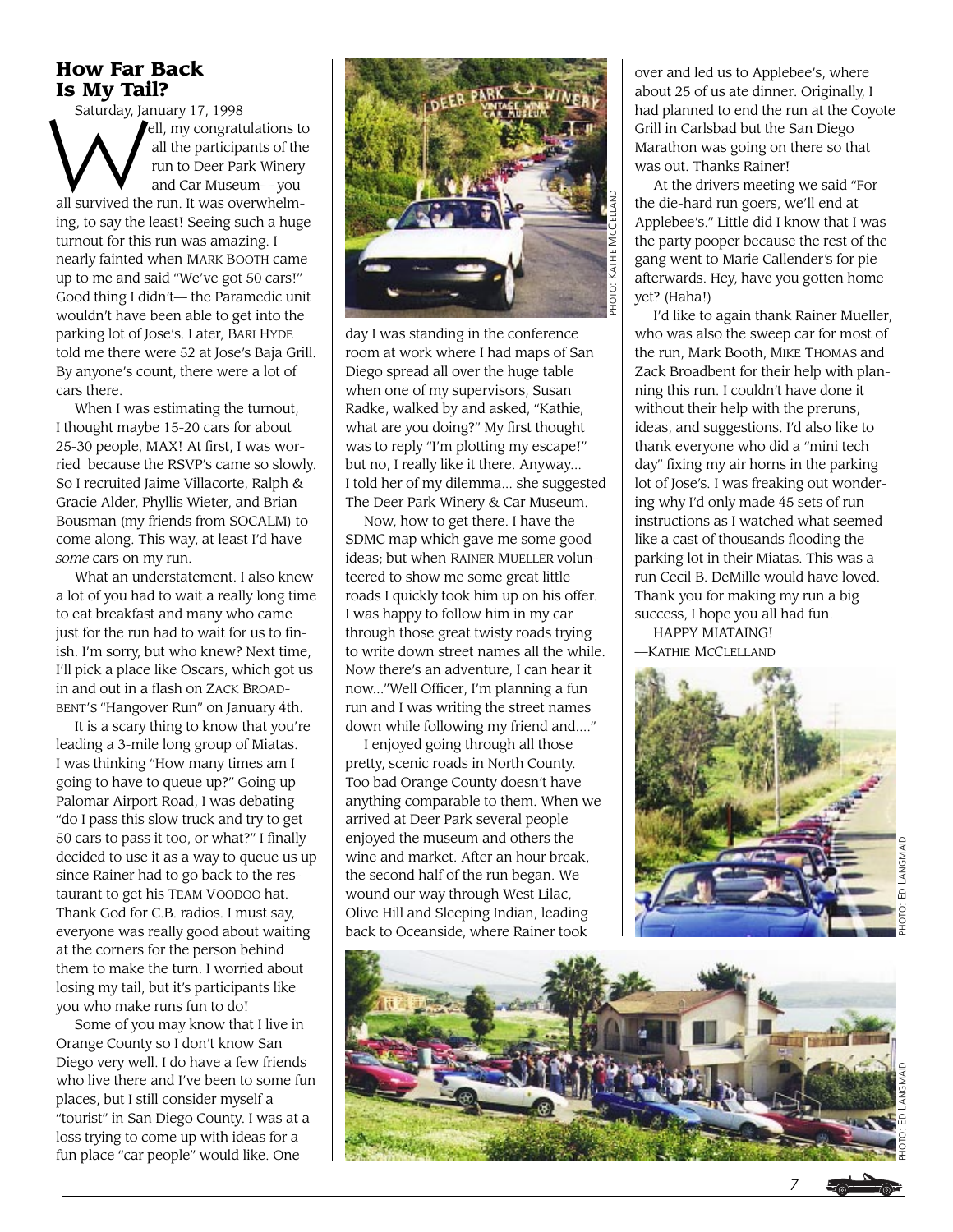

### **Member Profile**

RON AND REINA BOLLES

Hi everybody! Ron and Reina Bolles here! We have been Miata owners since January of 1997 and members of this great club since last August. We have a wonderful little Black '94 A.

Ron grew up in San Diego and first fell in love with roadsters when he was in high school. His best friend drove him to school every day in a TR3. Ron's love for top-down driving continued through his college years at SDSU— driving around in a friend's CJ5 Jeep. After college, yet another friend had a TR6 and he became the best man at our wedding. Ron feels he was destined to be a sports car owner after having had so many friends who owned them.

Reina, (pronounced Rayna), was born and raised in the Los Angeles area. Although she never craved a sports car, her favorite ride at Disneyland is Space Mountain, and sometimes the Miata feels a lot like that to her. (Could it be Ron's driving?) She does admit that the Miata is fun to drive and enjoys the times we spend in our "Date Car"!

### **New Alternate Club E-mail List**

An alternate list for the SAN DIEGO MIATA CLUB has been created. This is a chance for members to remain con-



nected to the club without being deluged by chat. Expect to receive about one message a week: event reminders, spur

of the moment events and last minute changes to events. If you would like to be added to this alternate list, please reply to: stef@miata.net

We have lived in the Bonita area in the South Bay since 1980. We have two incredible high school-age daughters who are very active in the arts and athletics. We also have a poodle that likes to ride with the top down!

We are both connected heavily to the Arts. Reina has appeared in over 20 Starlight Opera productions in Balboa Park, as well as some movie and television roles she did while living in L.A. Currently she is the Artistic Director at a performing arts magnet school in Bonita. Ron is a former San Diego County Teacher of the Year, and has taught vocal music at Bonita Vista High School for the past 23 years. His performing groups have received over 400 awards, and his top group, The Music Machine, is currently the National Champion! We have been able to travel to 13 countries on cultural exchange tours with The Music Machine!

Although we have both lived in Southern California all our lives, we are surprised at the number of roads we've never been on, and how much fun we're having exploring them on the club runs. We look forward to meeting more of you as we share the fun of driving topless!

*To be included in our on-going series of Member Profiles, write a short (200–300 word) introduction and mail (or E-mail) it with a photo (your face should be large enough to be recognized) to the Club P.O. Box or give it to a board member at an event. — Your photo will be returned.*

### **New Members!**

The following are the new members since the last newsletter:

**Deborah Ammar** San Diego

1994 Red

**Bob & Liz Brown** San Diego 1996 Montego Blue C

**Brad Brown** San Diego 1993 Black C

**Marilyn C. Chamberlin** Ramona 1996 Montego Blue

**Joseph & Giselle Gigliello** Oceanside 1990 Red

**Shari Mindlen** Del Mar 1995 White

The following members have renewed since the last newsletter:

**John & Gerry Conn Debbie & Art Cravets Ron & Nancy Gelinas Given & Christine Harrison Ronald & Jean Short Wally Stevens & Nancy Ickes Francis Tonello Tom & Joyce Tratar**

There are now 191 memberships consisting of 283 members.

- 66 Red
- 41 White
- 22 Black
- 16 Montego Blue
- 11 Mariner Blue
- 7 BRG
- 6 Laguna Blue
- 6 Merlot
- 6 Silver
- 6 Starlight Blue
- 2 Yellow
- 1 Marina Green
- 2 Unreported

#### **Extra Large T-Shirts**

The club has a new supply of XL shirts, including a few long-sleeved ones! See Stef at any club event. She has medium, large, and extra-large white t-shirts. They have a four-color club logo on the back and a small logo on the front.